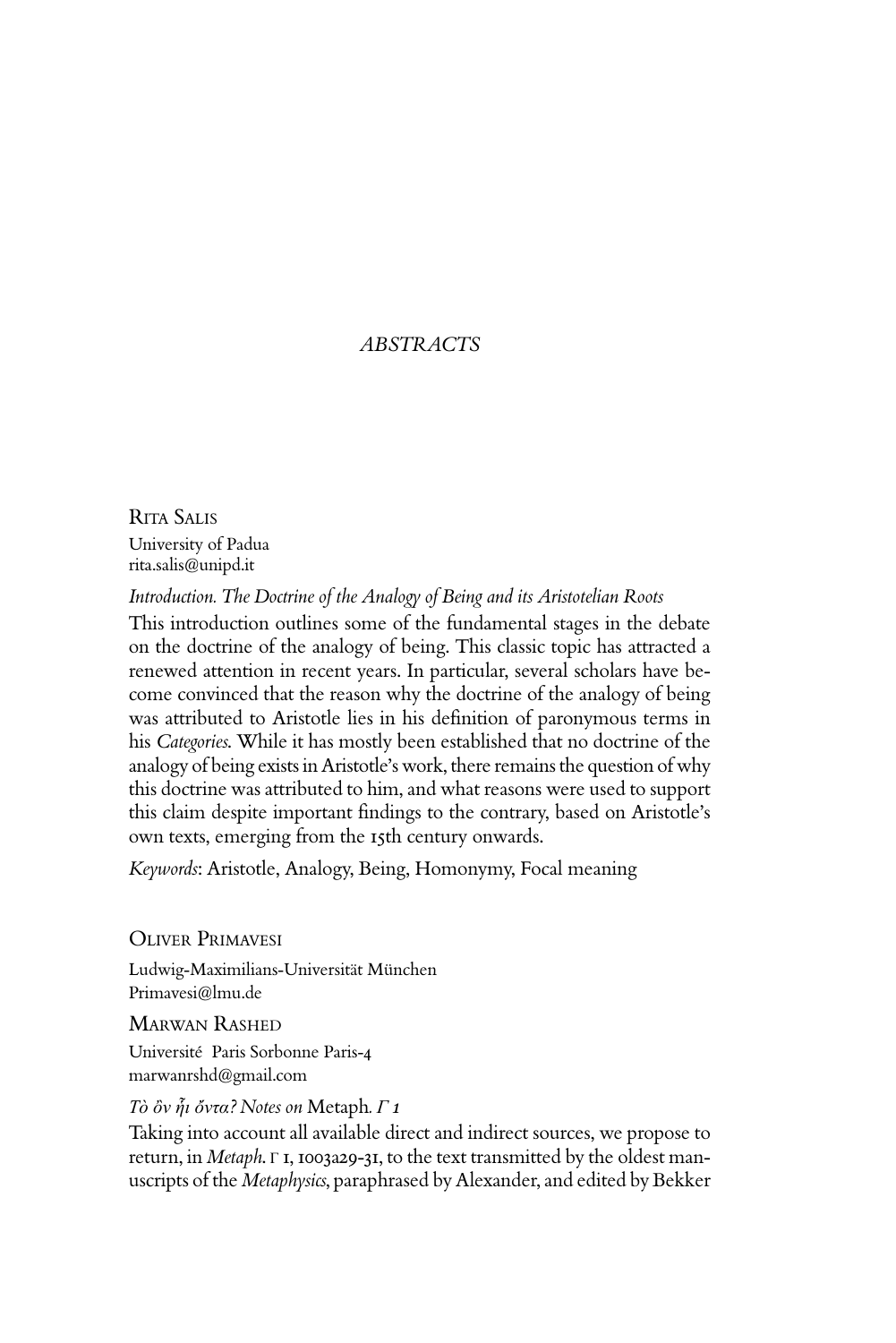#### 302 ABSTRACTS

(1831): τὰ στοιχεῖα τοῦ ὄντος [...] ᾗι ὄντα. This reading has been unduly corrected by Bonitz, von Christ, Ross, and Jaeger into τὰ στοιχεῖα τοῦ ὄντος [...]  $\tilde{n}$ ι ὄν. The modern exegesis of Γ I, whether based on this faulty conjecture or not, has tended to miss the subtle gap Aristotle's authentic wording builds between the search for the elements in pre-Platonic natural philosophy and his own science of being qua being, which he conceives of as a search for first causes and principles, not as a search for elements.

*Keywords*: Aristotelian science, Presocratics, Elements, Ontology

Rita Salis University of Padua rita.salis@unipd.it

## *The Several Senses of Homonymy: the Origins of the Doctrine of the Analogy of Being*

This contribution aims to demonstrate that we can still find new food for thought on the classic topic of the pseudo-Aristotelian doctrine of the analogy of being if we return to analyzing the issue of this doctrine's origin. While it has been mostly established that Aristotle's writings contain no explicit mention of any theory of the analogy of being, the question that remains is whether there are elements in Aristotle that enabled the development of such a doctrine. The present paper suggests that this is the case, and names the ancient commentators Alexander of Aphrodisias and John Philoponus as the initiators of that line of thinking that, based on Aristotle's texts, attributed the analogy of being to the Stagirite. The main element leading to the full formulation of the doctrine in the Middle Ages is identified in the changeable meaning that Aristotle assigned to homonymy, giving rise to the conviction that homonymy itself could be interpreted in various ways.

*Keywords*: Aristotle, Homonymy, Analogy, Being, Alexander of Aphrodisias, Philoponus

Gabriele Galluzzo

University of Exeter G.Galluzzo@exeter.ac.uk

## *Is Substance a πρὸς ἕν Notion?*

The question of whether substance is homonymous or synonymous is rarely raised as such in the vast literature on Aristotle's theory of substance.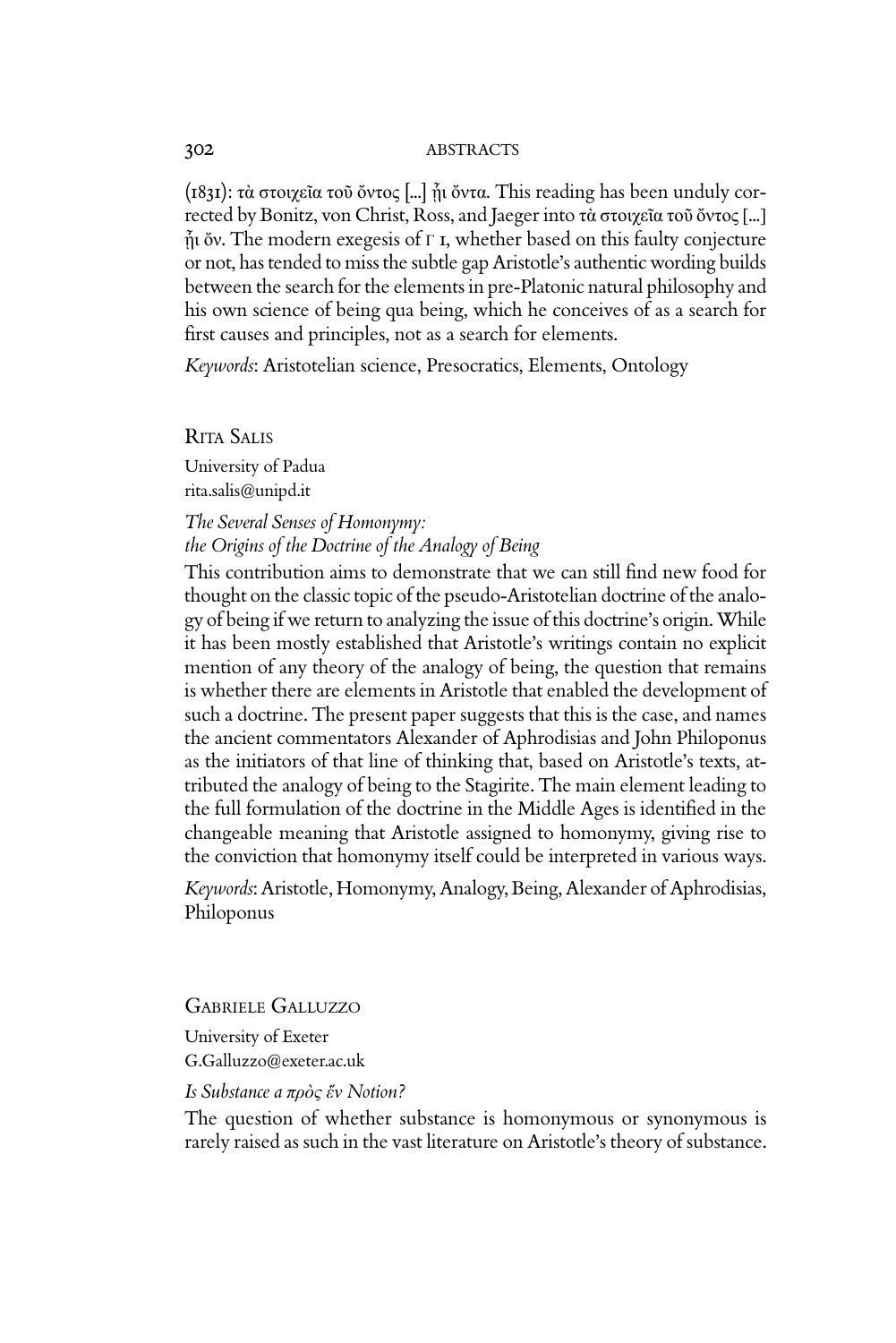The present paper aims at filling this gap by tracing Aristotle's thoughts about how substance is said. It is argued that substance is (problematically) synonymous in the *Categories*, while homonymy is the right framework for understanding the hylomorphic model of substance that Aristotle presents in the *Physics*, the *De anima* and the *Metaphysics*. The paper also discusses at some length whether the variety of homonymy that applies to substance on the hylomorphic model should be seen as an instance of πρὸς ἕν homonymy. The conclusion is that Aristotle considers this option, without endorsing it in a sufficiently consistent way or providing the details of how it should work in the case of hylomorphism.

*Keywords*: Aristotle, Substance, πρὸς ἕν, Homonymy, Hylomorphism

## PAOLO FAIT

New College, University of Oxford paolo.fait@new.ox.ac.uk

*Mapping Oneness onto Being:* 

*The Contribution of* Metaphysics Iota *1-2 to First Philosophy*

In *Metaphysics Iota* 1-2 Aristotle offers an elaborate discussion of the senses and the uses of 'one'. Does his analysis fit into the programme of a science of being *qua* being outlined in *Metaphysics* Γ 2? Against the scepticism voiced by some recent interpreters, this paper argues that *Iota* contributes to the focal analysis of oneness promised in Γ 2. The discussion of the numerical one in *Iota* 1 emphasizes a crucial aspect of the one whereby it is always and necessarily *restricted* to the kind of thing that is to be counted or measured. This aspect connects quantitative oneness to the study of metaphysical oneness, so that an analysis of the latter can lay the foundation of our understanding of the former, as one would expect of first philosophy. Aristotle achieves this result through his distinction of the two essences of 'one', one essence close to the name (first measure), the other close to the thing (indivisibility). This distinction enables him to account for the different applications of the term 'one' (*Iota* 1) and proves crucial to undercutting the possibility of the Platonic account of the one as itself the *ousia* of everything (*Iota* 2). The paper argues that this is fully integral to the project of Γ 2 connecting the focal or primary sense of 'one' to the focal sense of 'being' as substance. One alleged reason for scepticism is that in *Iota* 1 Aristotle asserts that the essence of the one is most of all (μάλιστα) being the first measure, and especially in the strictest sense (κυριώτατα) of 'measure', and it is agreed that this one is the arithmetical one. These superlatives misleadingly suggest that arithmetical unity must be the most important topic of the chapter and spark doubts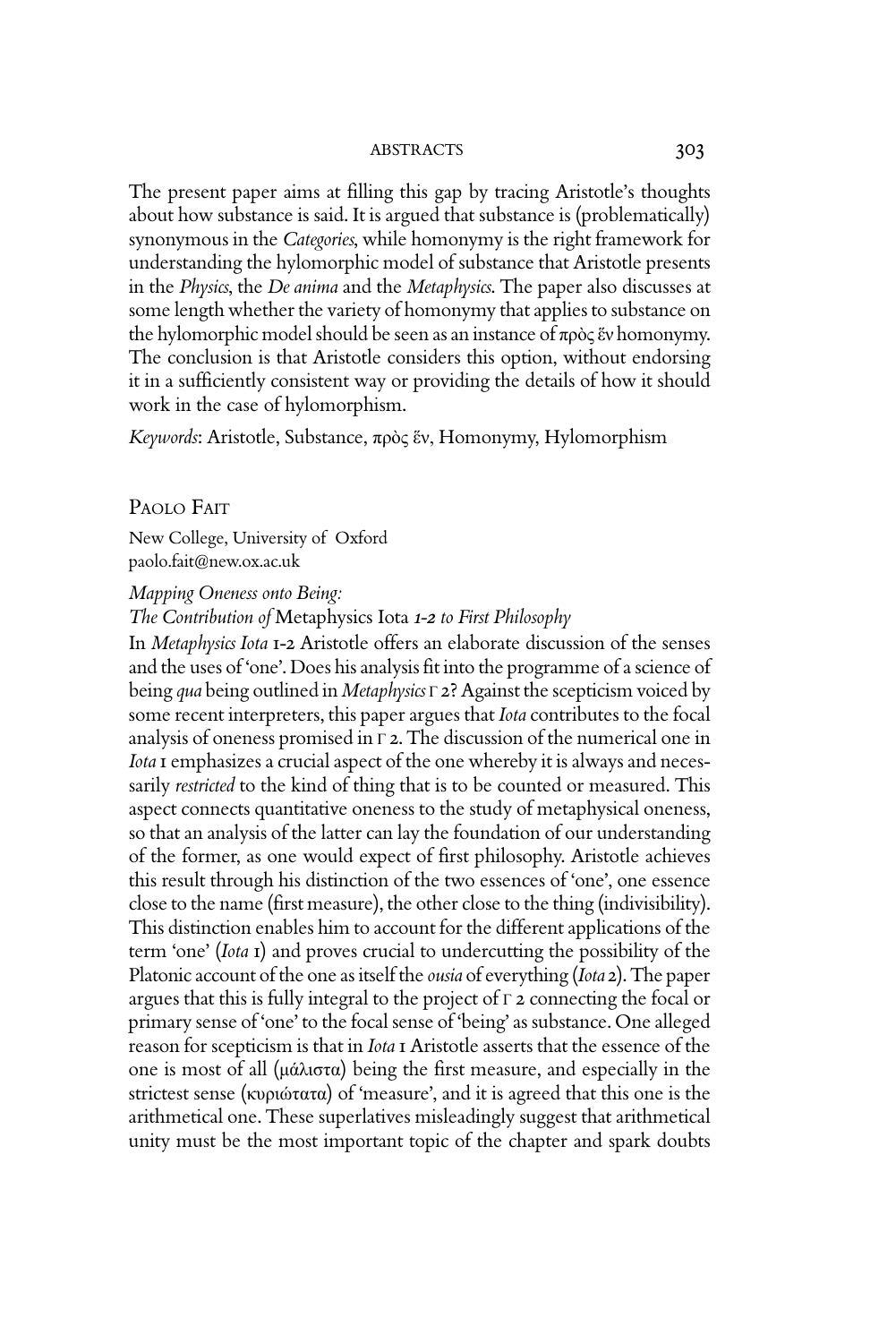about the metaphysical relevance of Aristotle's analysis. Through a discussion of parallel cases in *Metaph*. Θ 1 and 10, the paper shows that sometimes the strictest sense of a term is not the most relevant to Aristotle's purpose, and concludes that this is the case in *Iota* 1.

*Keywords*: Being, First philosophy, Indivisibility, Measure, Number, One, Quantity

Kevin L. Flannery, S.J.

Pontificia Universitas Gregoriana flannery@unigre.it

## *Analogy in Alexander of Aphrodisias*

The author examines the interpretation by Alexander of Aphrodisias of an argument in *Metaphysics* Δ 6 where Aristotle speaks of things that are one 'by analogy' (κατ' ἀναλογίαν). He argues that Alexander's commentary on that passage allows us to conclude that he understands analogy quite broadly so as to include not only four-term proportional relationships but also the two relationships spoken of in *Metaph*. Γ 2: the πρὸς ἕν ('in relation to one') relationship, expounded earlier in that chapter, and the τῷ ἐφεξῆς ('numerical succession') relationship, mentioned later (1004 a 9, 1005 a 11). The author then examines how Alexander, in his commentary on *Metaph*. Γ 2, ultimately distinguishes the πρὸς ἕν relationship from the τῷ ἐφεξῆς relationship. The essay concludes with two arguments aimed at resolving problems related to Alexander's reading of *Metaph*. Δ 6 and Γ 2. One of the problems concerns the opening lines of *Metaph*. Λ; the other concerns the final remarks in *Metaph*. α 1.

*Keywords*: Numerical succession [τῷ ἐφεξῆς], Towards one thing [πρὸς ἓν], From one thing [ἀφ' ἑνός], As other in relation to other [ὡς ἄλλο πρὸς ἄλλο], Self-identity, Platonists, Being *qua* being, Subject of metaphysics, Synonymy, Homonymy

## NICOLETTA DI VITA

University of Padua / École Normale Supérieure Paris nicoletta.divita@phd.unipd.it

#### *Being and Sense in Stoicism*

This paper aims to validate a doctrine's possible coherence regarding categories of being within the logical-ontological theory of ancient stoicism. In Simplicius' commentary on Aristotle's *Categories*, we find the so-called stoic 'theory of the four categories' – substance, quality, disposition and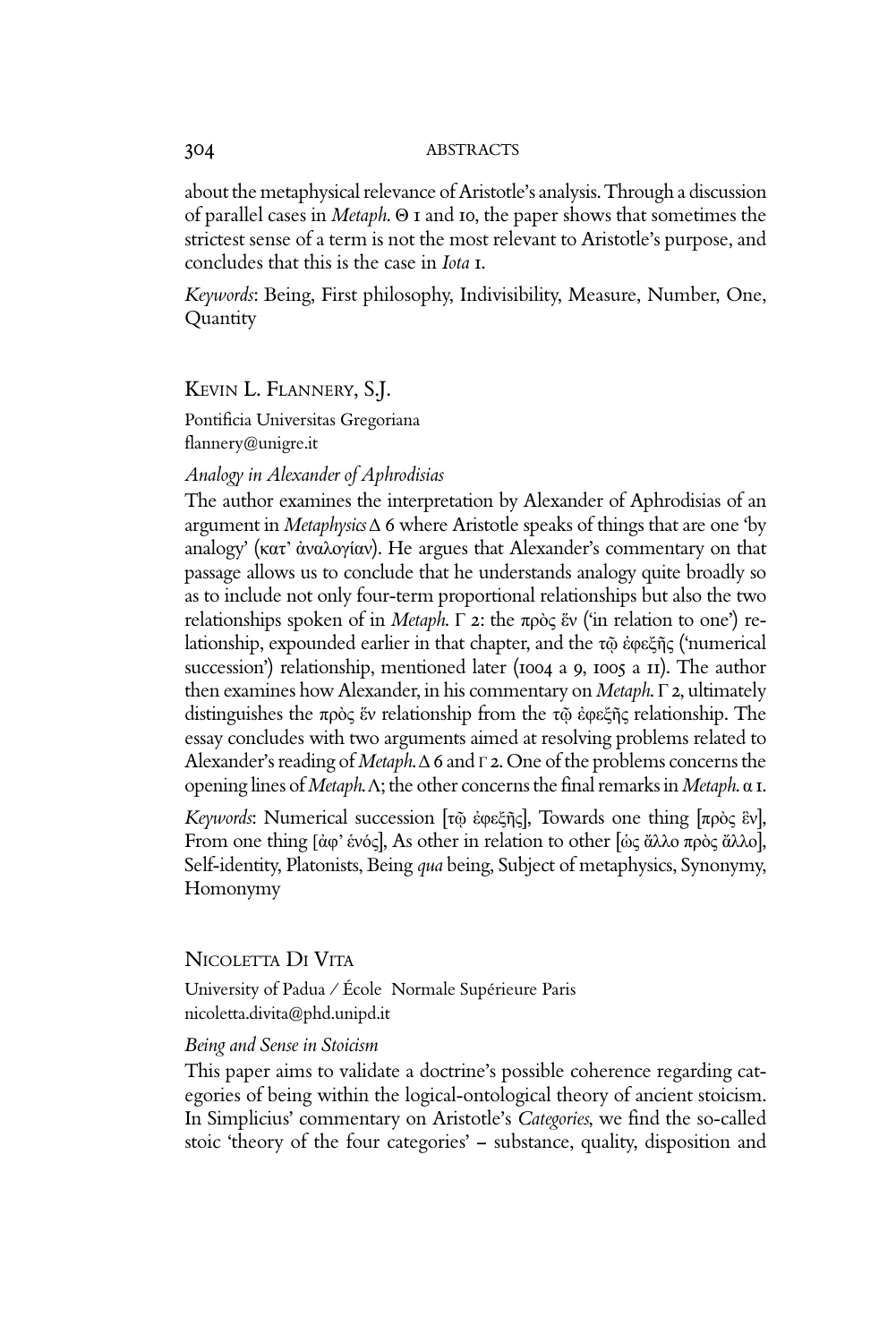relative disposition (*In Arist. Cat*. 66, 32) – which has further evidence in Plotinus (*Enn*. VI, 1, 25, 1-3). I will suggest the hypothesis of a radical 'univocity' in stoic thought operating at two levels: at the level of the being as a corporeal entity (τὸ ὄν κατὰ σωμάτων μόνων λέγεσθαι, Alex. *In. Arist. Top*., 301, 22-23) and at the level of the 'sense' of reality (composed of bodies and incorporeal events) as expressed in language. According to the Stoics, language does not express 'bodies', that is, being entities, but rather 'events', that is, the effect of the intermingling of bodies. No discontinuity exists between propositions and events. As stated by G. Deleuze, « l'univocité de l'Être signifie que l'Être est Voix» (*Logique du sens*, 210). This way, I will try to articulate the possible reasons for the supposed disappearance of analogy from the perspective of stoic philosophy.

*Keywords*: Stoicism, Bodies, Incorporeals, Events, Categories, Univocity

Enrico Moro

University of Padua enrilux@gmail.com

*Boethius as Commentator and Interpreter of Aristotle's* Categories

Boethius's commentary on the *Categories* played a decisive role in the reception and interpretation of Aristotle's logic in the Latin West. In this paper, I propose a general overview of the initial section of the commentary (*PL* 64, 159A-168 D), with special reference to Boethius's discussion on the topic of homonymy. The main purpose of my analysis is to show that, following Porphyry, Boethius: 1) transmits a general classification of homonymy, within which the notion of "analogy" will progressively assume an autonomous and intermediate status between pure homonymy and synonymy; 2) defines on the logical level the relationship between *aequivocatio* and *translatio*, which in the following centuries will assume a central importance in relation to the metaphysical question of the *praedicatio in divinis*.

*Keywords*: Homonymy, Metaphor, *Categories*, Analogy

Cecilia Martini Bonadeo

University of Padua cecilia.martini@unipd.it

*Notes on the Arabic Tradition of* Metaphysics Iota *2*

This paper devoted to the Arabic reception of *Metaphysics Iota* 2 tries to show how the investigation on the one proposed by Aristotle is under-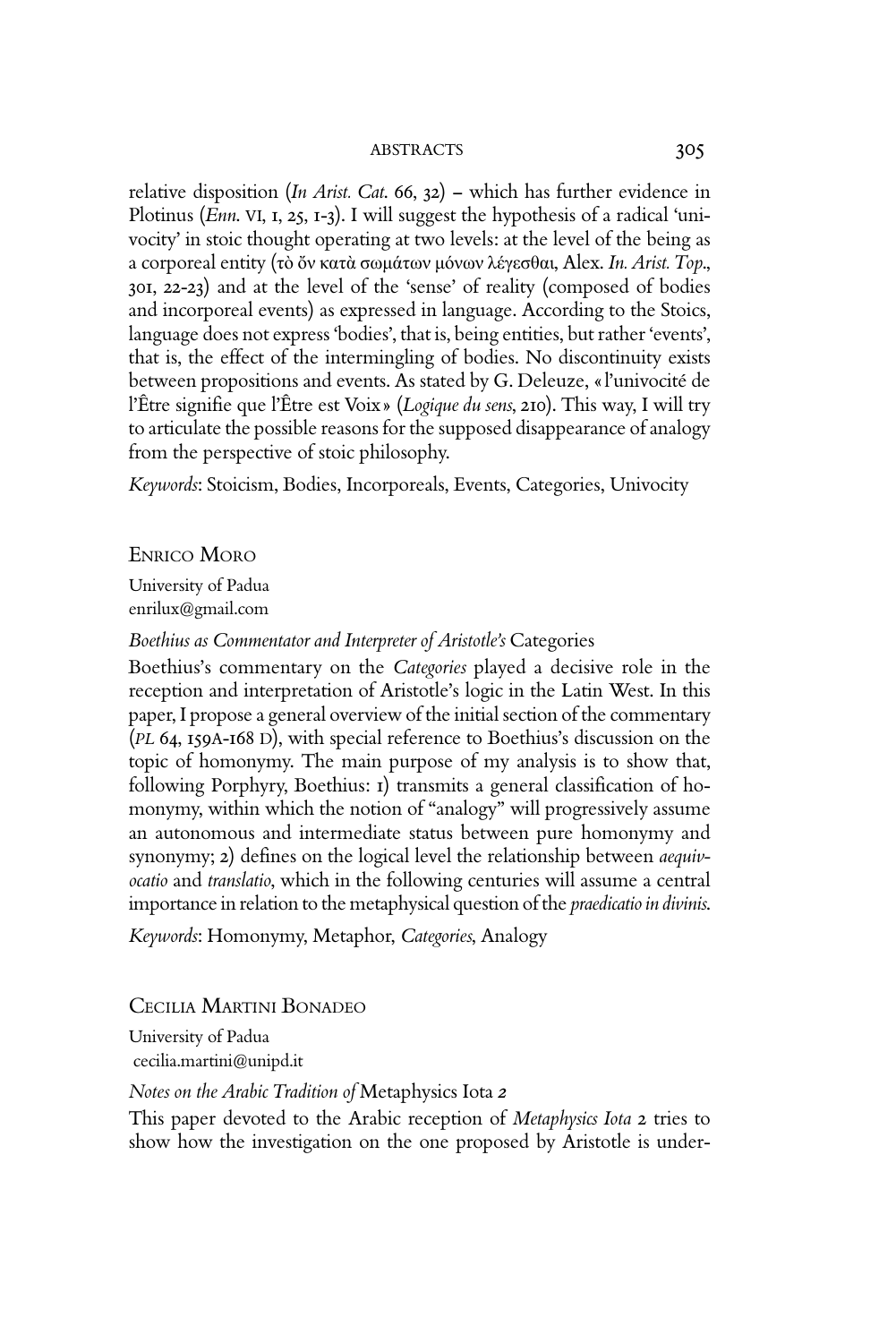#### 306 ABSTRACTS

stood by the Arab commentators – even if in very different readings – such as the properly metaphysical inquiry on the first principle. After an introduction to Aristotle's text, the Arabic tradition of *Metaphysics Iota* 2 is presented through the Arabic translation of Ustat, a translator of al-Kindi's circle (IX cent.). This translation has been preserved in Averroes' *Great Commentary on the Metaphysics*, survived in the *unicum* manuscript Leiden, Universiteitsbibliotheek, Or. 2074 (cod. Arab. 1692). In his commentary, Averroè preserves some passages of a second Arabic version of *Metaphysics*  Iota, commonly attributed to the Nestorian Ishaq ibn Hunayn. Finally, we find a paraphrase of *Iota* 2 in the *Book on the Science of Metaphysics* (Kitab fi *'ilm mā-ba'd al-ṭabī'a*) by 'Abd al-Laṭīf al-Baġdādī (1162-1231).

Keywords: Aristotle, Metaphysics, One, Averroes, 'Abd al-Laṭīf al-Baġdādī

## Andrea Porcarelli

University of Padua andrea.porcarelli@unipd.it

## *The Role of "Analogia Entis" in Thomas Aquinas'* De Veritate*: Pedagogical and Didactic Reflections*

In Thomas Aquinas we do not find a systematic treatise on analogy, but the topic is often developed indirectly, for this reason it is the subject of in-depth discussions, with authoritative attempts to offer a systematic approach, starting from Caietano's treatise (1498). In this text we propose an interpretative path that captures the role of the analogy in a pedagogical and didactic perspective: the teacher needs to use all the potential of the language, to mediate the knowledge and allow the students to learn. The *analogia entis*, especially in the way it assumes in the *De veritate*, becomes an effective tool for dealing with the most difficult issues, such as the knowledge we can have about God. Moreover, the path of teaching must lead the student to perform, under the guidance of the teacher, those steps that – even if he had done them alone – would have allowed him to learn. This is why it is important for the master to exploit the full potential of the "analogia entis" so that the beauty and depth of reality can be regenerated in the minds of the students.

*Keywords*: Analogy, Teaching, Pedagogy, Didactics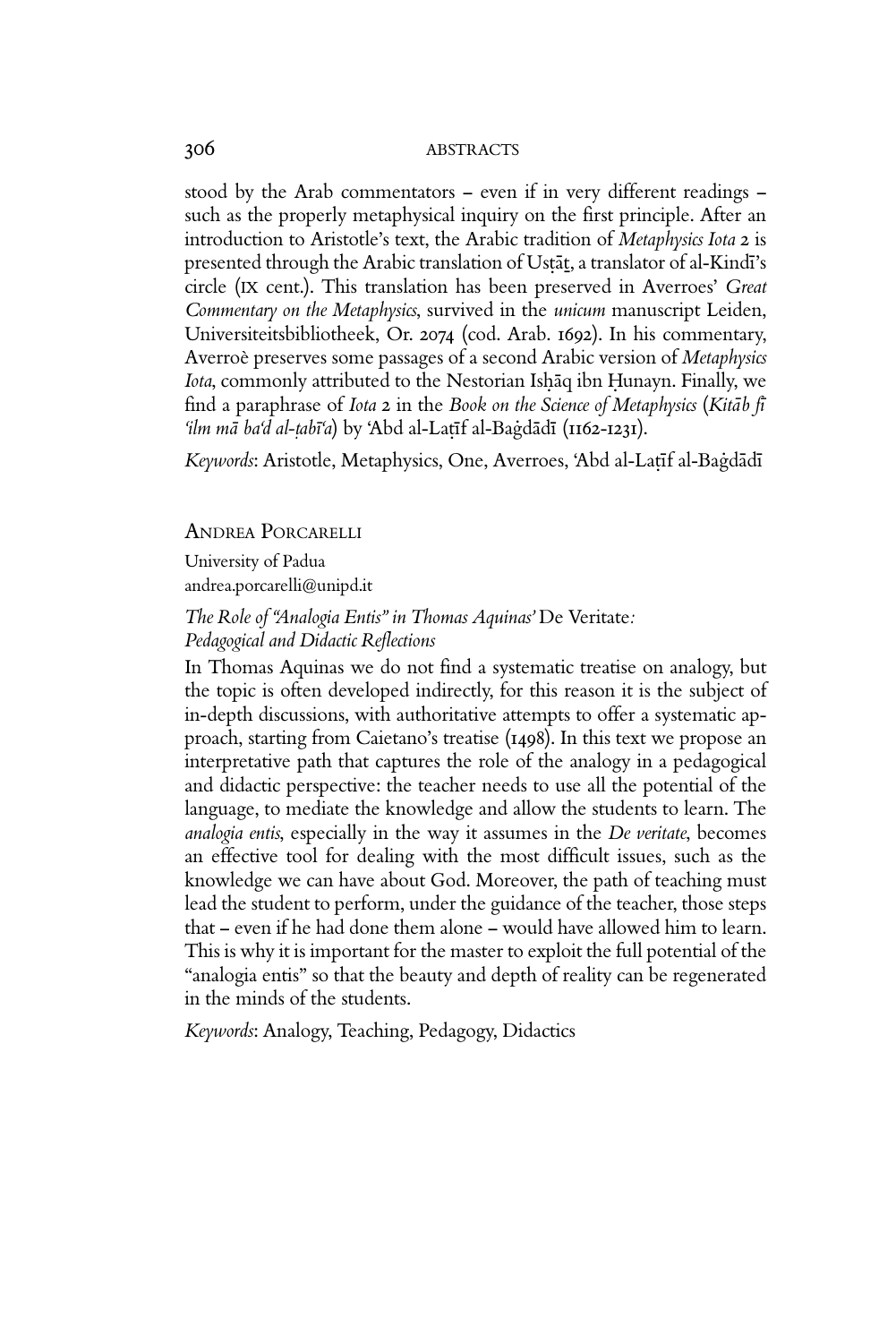## Giovanni Mandolino

University of Padua giovanni. mandolino@phd.unipd.it

*The Role of Homonymy in the Description of the Relation Between Creature and Creator in Arabic Christian Theology* 

The contribution aims at verifying the use of philosophical notions in writings belonging to Christian Arabic theology (around  $9^{th}$ -13<sup>th</sup> century), in order to highlight their continuity with the late ancient tradition of philosophical studies. The chosen case study is the relation between God and created beings: in fact, it can be shown that in these writings this relation is described in terms reminiscent of the Aristotelian concept of homonymy, although mediated by the late ancient Greek commentaries on Aristotle's *Categories*. In some instances, these descriptions also show similarities to some Arabic philosophical descriptions of the relation between God and created beings.

*Keywords*: Christian Arabic Theology, Homonymy, Relation Creature-Creator, Late Ancient Commentaries on Categories

Sara Abram

University of Padua sara.abram@phd.unipd.it

# $The Muq\bar{a}$ basa  $82$  by  $Ab\bar{u}$  Hayyan Al-Tawhidi

The present paper aims to analyse a lesson, held by the Muslim philosopher Abū Sulaymān al-Siğistānī (d. 985), about the equivocal term 'one' and its definitions as conveyed by the man of letters Abū Ḥayyān al-Tawḥīdī (d. 1023) in his *muqabasa* 82. In particular, it aims to stress the Aristotelian and Neoplatonic roots of al-Siğistāni's doctrines and the links they intertwined with the almost contemporary philosophical debates. The muqābasa is organised in two different sections. In the first part, al-Siğistānī identifies eight different senses of the 'one', all linked to the works written by Aristotle or by his late-antique commentators. The second section, instead, concerns which sense is the most suitable to the First Being. By reading it, it is possible to identify *in nuce* some of the most important doctrines of Arabic Neoplatonism to which al-Siğistānī seems to adhere to: the three super-sensible principles (i.e. One, Intellect and Soul); the different degrees of participation to causality by the single entities; man as microcosm and his spiritual ascent to the intelligible reality.

Keywords: Tawhīdī, Siğistānī, One, Arabic Neoplatonism, Arabic Philosophy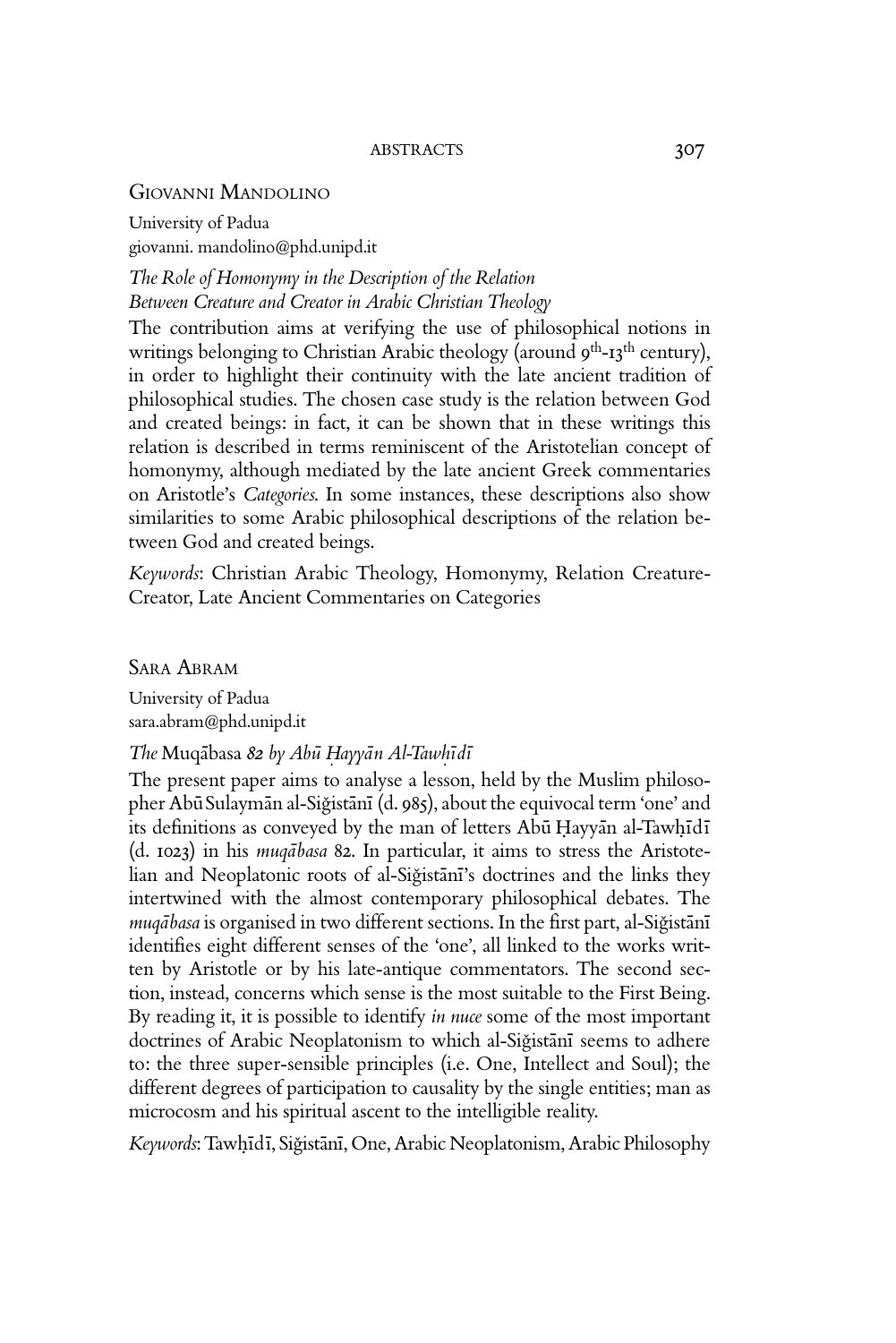## PASQUALE PORRO

University of Turin pasquale.porro@unito.it

## *Against and Within Univocity. The Transformations of Analogy between Thomas Aquinas, Henry of Ghent and John Duns Scotus*

After a long, centuries-old incubation, starting with the late antique commentators on Aristotle, the doctrine of the analogy of being finally takes shape, in the second half of the 13<sup>th</sup> century, through Thomas Aquinas and especially Henry of Ghent. For one as for the other, the analogical relationship between substance and accidents does not coincide with the one between Divine being and created being. However, Aquinas seems to change his opinion on how to understand these two relationships several times, adopting different models of analogy in different places in his works. Henry proposes a more systematic and unitary framework, in which the analogy between substance and accident is based on the fact that the former acts as a subject for the latter, while the analogy between God and created beings is based on the fact that the former is the formal cause (in the order of *esse essentiae*) and efficient cause (in the order of *esse existentiae*) of the latter. When our intellect conceives a being, it always conceives, in a mutually exclusive way, either the Divine being or the created being. Any univocal concept of being is therefore an error, which depends on the inability to distinguish what is negatively indeterminate (Divine being) from what is privatively indeterminate (created being). The weakest point of Henry's construction is his claim that we can attain to know God only by isolating the perfections that we know from creatures. The option in favour of univocity appears to John Duns Scotus as the only strategy to avoid this drawback: since, in the current state, we can only know through phantasms or sensible images, without a univocal concept of being we could never reach either the knowledge of substance (because our phantasms only refer to accidents) or the knowledge of God (because our phantasms only refer to finite being). This in no way implies a renunciation of analogy, to which Scotus remains faithful throughout his teaching, despite the passage from the logical equivocity of being (supported in his commentaries on Aristotle) to the logical univocity of being (developed in his commentaries on the *Sentences*). For Scotus as well as for some of his early followers, such as Petrus Thomae and John the Canon, analogy and univocity are not two opposing and alternative regimes, but two perfectly compatible approaches, as attested, in the  $17<sup>th</sup>$  century, by Martin Meurisse's *Laurus metaphysica*.

*Keywords*: Analogy, Univocity, Thomas Aquinas, Henry of Ghent, John Duns Scotus, Petrus Thomae, John Canon (Francis Marbres), Martin Meurisse